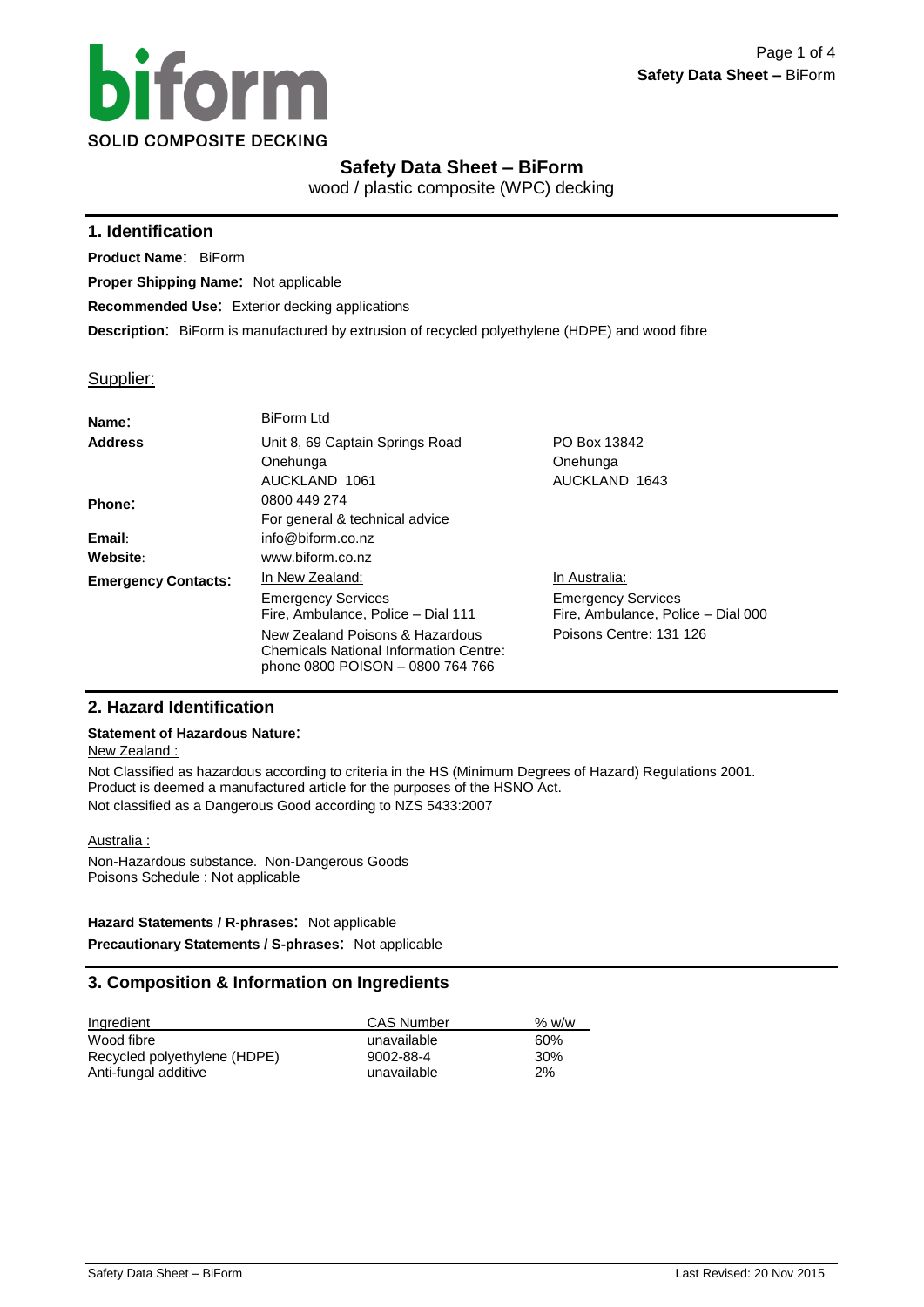# **iform SOLID COMPOSITE DECKING**

# **4. First Aid Measures**

New Zealand Poisons & Hazardous Chemicals National Information Centre phone 0800 POISON – 0800 764 766 Australia Poisons Information Centre phone 131 126

For exposure to dust resulting from cutting the decking :

The particles produced by sawing and sanding this product are larger and heavier than those produced from timber, and are therefore less likely to be inhaled.

**Inhalation**: IF INHALED remove to fresh air and keep at rest in a position comfortable for breathing.

If experiencing respiratory symptoms call a POISON CENTRE or doctor/physician.

**Skin:** Wash with mild soap and running water.

**Eyes**: Immediately flush with flowing water, hold eyelids apart and irrigate for at least 15 minutes. If symptoms persist immediately call a POISON CENTRE or doctor/physician

**Ingestion**: Not an expected route of exposure. Call a POISON CENTRE or doctor/physician for advice.

# **5. Fire Fighting Measures**

**Flammability**: This decking product is combustible. Dry dusts suspended in high concentrations can be explosive.

**Extinguishing media**: Use water fog (or fine water spray), foam, carbon dioxide or dry chemical powder. **Combustion products**: Burning or smouldering decking or dust can generate carbon dioxide and other pyrolysis products typical of burning organic material.

**Flash point**: Not applicable

**Flammability limits**: Not applicable

**Auto-ignition temperature**: Not available

# **6. Accidental Release Measures**

Dust should be cleaned up by vacuuming or wet sweeping. Wear protective equipment (see section 8). Collect and seal in labelled containers for disposal.

# **7. Handling & Storage**

## Safe Handling

Avoid sources of radiant heat and flame and avoid sparks and sources of ignition in all electrical equipment, including dust extraction equipment.

All work with this product should be carried out in such a way as to minimise the generation of dust.

# **8. Exposure Controls & Personal Protection**

## Exposure Standards

The particles produced by sawing and sanding this product are larger and heavier than those produced from timber, and are therefore less likely to be inhaled.

## **NZ Workplace Exposure Standards (WES)**:

| Wood dust – soft wood                             | WES-TWA         | 2mg/m <sup>3</sup>  |
|---------------------------------------------------|-----------------|---------------------|
| Particulate, not otherwise classified - inhalable |                 |                     |
|                                                   | WES-TWA         | $10$ ma/m $3$       |
| Australia National Exposure Standards:            |                 |                     |
| Soft wood dust                                    | WES-TWA         | 5mg/m <sup>3</sup>  |
|                                                   | <b>WES-STEL</b> | 10mg/m <sup>3</sup> |
| Tolerable Exposure Limit (TEL): Not set           |                 |                     |
|                                                   |                 |                     |

**Biological Exposure Value**: None allocated

Work areas should be cleaned at least daily and dust removed by vacuum cleaning or wet sweeping method. Wash hands after working with decking.

**Storage** 

Store flat, off the ground, in a cool dry location out of direct sunlight.

# Engineering Controls

**Ventilation**: Under factory conditions sawing, drilling sanding etc should be done with equipment fitted with exhaust devices capable of removing dust at source. Hand power tools should only be used in well ventilated areas so as to avoid the spread of dust.

## PPE

**Skin protection:** Long sleeve shirts and trousers are recommended if skin irritation occurs. Comfortable work gloves should be worn (AS/NZS 2161) **Respiratory protection:** If risk of inhalation exists (e.g. when sawing, drilling or sanding etc.), a class P1 or P2 filter or disposable face piece respirator should be worn.

Respirators should comply with AS/NZS 1716 and be selected, used and maintained in accordance with AS/NZS 1715.

**Eye protection:** Safety glasses or non-fogging goggles (AS/NZS 1337) should be worn when sawing, drilling or sanding etc.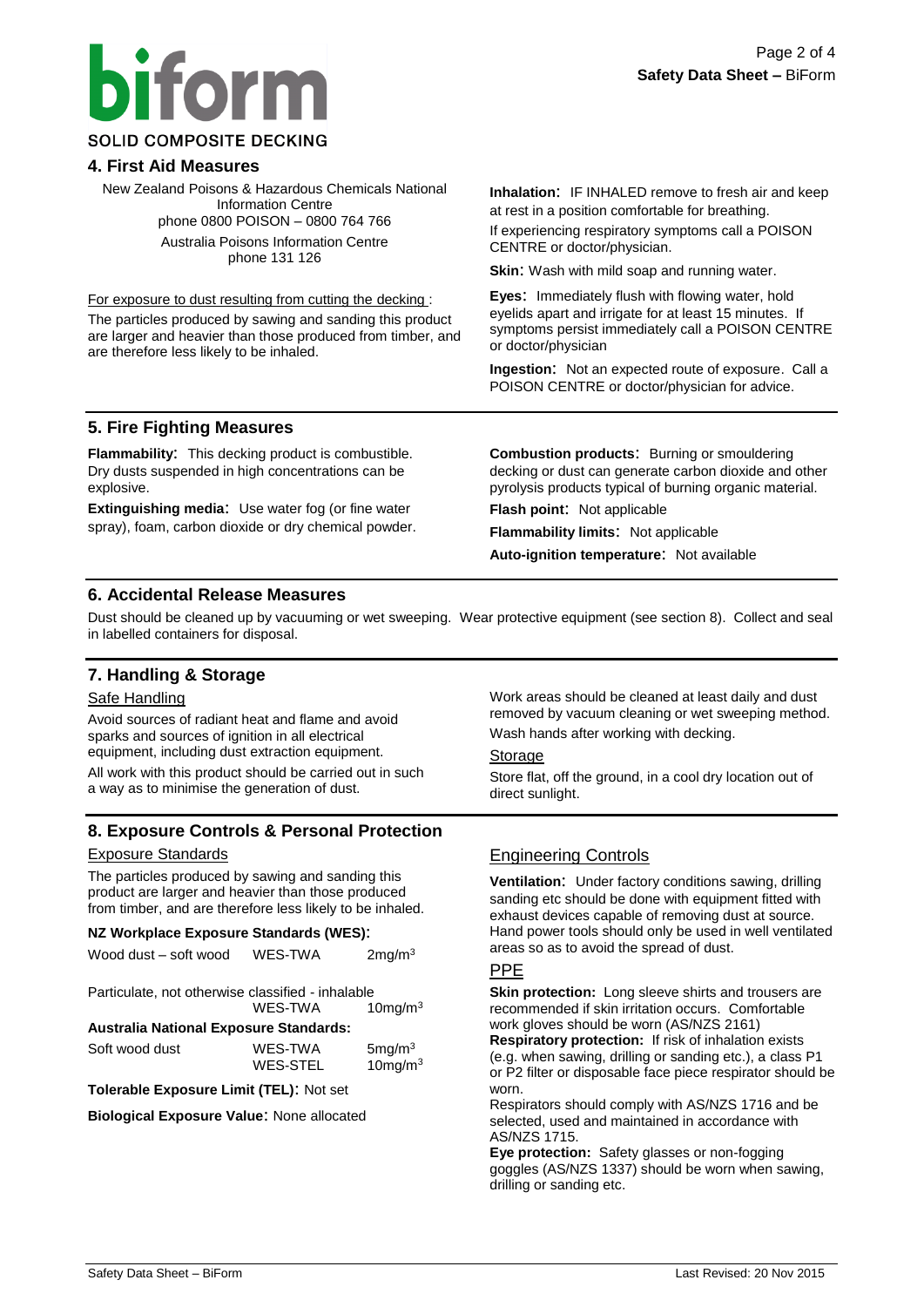

# **9. Physical & Chemical Properties**

| <b>Appearance:</b> Decking boards in a variety of colours. | <b>Solubility (water): Not soluble</b>    |  |
|------------------------------------------------------------|-------------------------------------------|--|
| <b>Odour: Nil.</b>                                         | Specific gravity: (water=1) approx 0.9    |  |
| <b>pH:</b> Not applicable                                  | <b>Flash point:</b> Not applicable        |  |
| Vapour pressure: Not applicable                            | <b>Flammability Limits: Not available</b> |  |
| Vapour density: Not applicable                             | Auto Ignition Temperature: Not available  |  |
| <b>Boiling point: Not applicable</b>                       | <b>Evaporation rate: Not applicable</b>   |  |
| Melting range: $120^{\circ}$ C – $130^{\circ}$ C           |                                           |  |
|                                                            |                                           |  |

## **10. Stability & Reactivity**

**Stability**: Stable under ambient temperature and pressure. **Conditions to avoid**: Heat & ignition sources.

**Incompatibility / Materials to avoid**: Not available.

**Hazardous decomposition products**: Smouldering decking or dust can generate carbon monoxide, carbon dioxide and other pyrolysis products typical of burning organic material.

**Hazardous polymerisation**: Does not occur

## **11. Toxicological Information**

When decking is cut, drilled or sanded etc, some dust will be generated. The particles produced by sawing and sanding this product are larger and heavier than those produced from timber, and are therefore less likely to be inhaled.

Health Effects / Symptoms of exposure to dust from the decking

**Inhalation**: Dust may irritate the nose, throat and lungs. Mucous membranes / respiratory system

**Skin:** Dust may irritate the skin.

**Eyes**: Dust may cause mechanical irritation to the eye.

**Ingestion**: Not an expected route of exposure. Swallowing the dust would result in abdominal discomfort **Chronic** : No information available.

## Toxicological Data

Not available

## **12. Ecological Information**

No known ecological effects. Avoid contaminating waterways with dust.

**Environmental Exposure Limit (EEL)**: None set **Persistence in environment**: Not available **Biodegradability:** Not available **Mobility: Not available Mobility: Not available** 

## **13. Disposal Considerations**

Off-cuts and general waste material should be placed in containers and disposed of at an approved landfill site, or burnt in an approved furnace or incinerator, in accordance with local authority guidelines.

## **14. Transport Information**

Not classified as a Dangerous Good by the criteria of NZS 5433:2007 Transport of Dangerous Goods by Land Not classified as Dangerous Goods by the criteria of the Australian Dangerous Goods Code (ADG Code) for transport by Road and Rail

Not classified as a Dangerous Good by the criteria of the International Maritime Dangerous Goods Code (IMDG) for transport by sea.

Not classified as a Dangerous Good by the criteria of the International Air Transport Association (IATA) Dangerous Goods Regulations for transport by air.

No special transport requirements are considered necessary. Refer Technical Information for transport requirements to ensure quality of the product.